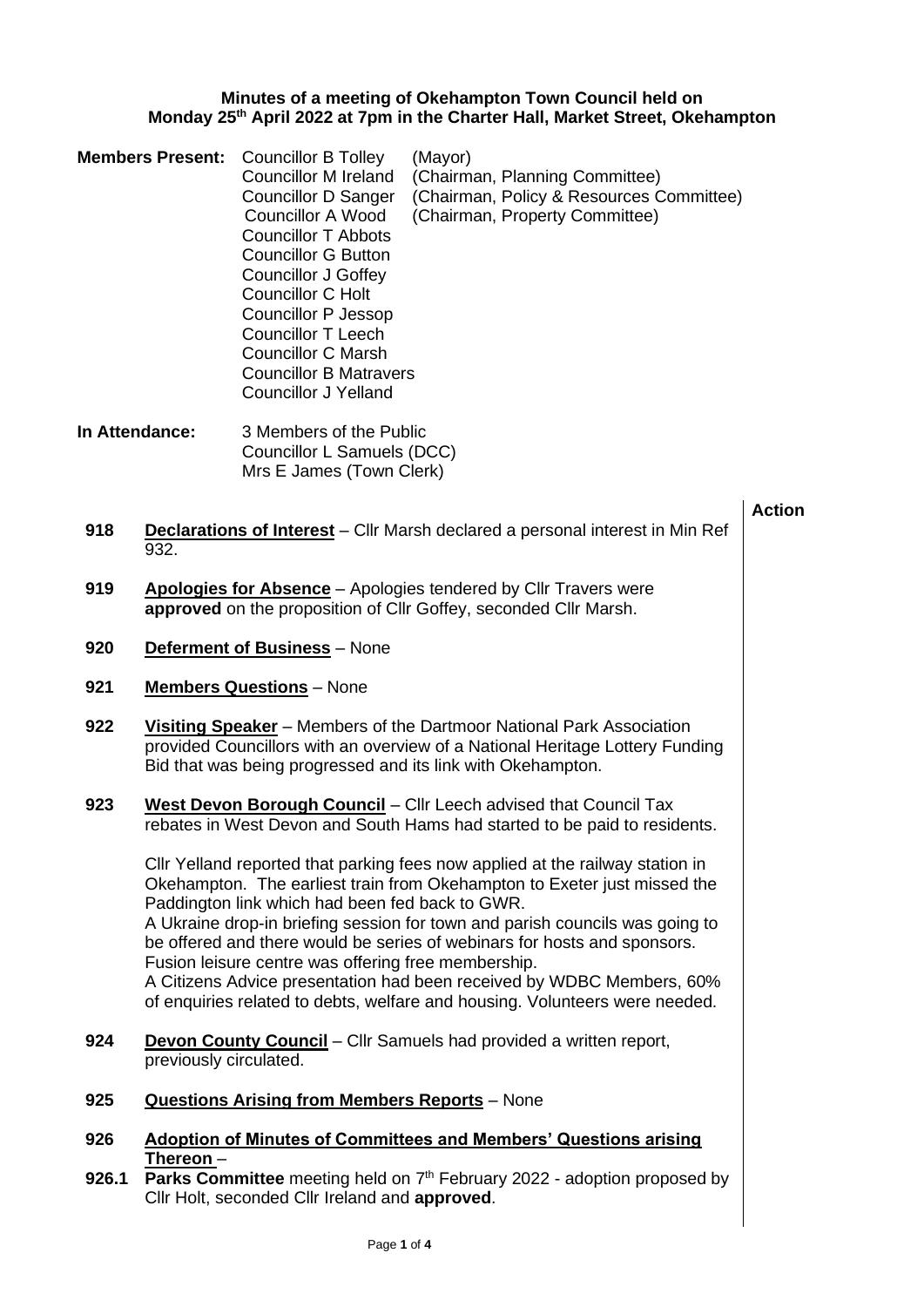| 926.2 | Policy & Resources Committee meeting held on 7th March 2022 - adoption<br>proposed by Cllr Button, seconded Cllr Marsh and approved.                                                                                                                                                                                                                                 |              |
|-------|----------------------------------------------------------------------------------------------------------------------------------------------------------------------------------------------------------------------------------------------------------------------------------------------------------------------------------------------------------------------|--------------|
| 927   | <b>Full Council Meeting Minutes</b> - The minutes of the Town Council meetings<br>held on 21 <sup>st</sup> March and 4 <sup>th</sup> April 2022 were approved on the proposition of<br>Cllr Ireland, seconded by Cllr Wood, and signed by Cllr Tolley.                                                                                                               |              |
| 928   | Dartmoor National Park Association Presentation - On the proposition of<br>Cllr Goffey, seconded Cllr Marsh, it was RESOLVED to support the proposal<br>the DNPA's bid for National Heritage Lottery Funding.                                                                                                                                                        | <b>Clerk</b> |
|       | (2 members of the public left the meeting)                                                                                                                                                                                                                                                                                                                           |              |
| 929   | <b>Town Guide</b> – The Clerk reported that the draft guide had not yet been<br>received.                                                                                                                                                                                                                                                                            |              |
| 930   | <b>Ukraine Refugees</b> - On the proposition of Cllr Goffey, seconded Cllr Wood, it<br>was RESOLVED to nominate Cllr Button as the Council's representative to<br>the Okehampton Ukraine Support Group.                                                                                                                                                              | <b>Clerk</b> |
| 931   | Loan of Items to the Museum of Dartmoor Life - On the proposition of<br>Cllr Marsh, seconded Cllr Wood, it was RESOLVED to approve the loan of<br>items to the Museum for The Queen's Platinum Jubilee celebrations as may<br>be identified.                                                                                                                         | <b>Clerk</b> |
| 932   | <b>Everything Okehampton</b> – On the proposition of Cllr Goffey, seconded<br>Cllr Tolley (1 abstention), it was RESOLVED to approve the request for<br>permission to renew the anchor bolts on the front elevation of the Town Hall<br>enabling the provision of new tension cables to support the Christmas lights,<br>subject to planning consent being obtained. | <b>Clerk</b> |
| 933   | DALC Rural Roads Survey - On the proposition of Cllr Tolley, seconded<br>Cllr Matravers, it was RESOLVED to support the proposal that speed limits on<br>rural roads were reviewed with a view to reducing them, but not necessarily to<br>30mph as suggested within the survey.                                                                                     | <b>Clerk</b> |
| 934   | <b>Charter Hall Roofing Project</b> – The item was deferred to Part 2 later in the<br>meeting.                                                                                                                                                                                                                                                                       |              |
| 935   | <b>Asset Register</b> - On the proposition of Cllr Goffey, seconded Cllr Ireland, it<br>was RESOLVED to approve the Asset Register as of 31 <sup>st</sup> March 2022,<br>including the additions and disposals as listed on the previously circulated<br>report. Additions totalling £58,537.56 and disposals £36,201. Total assets<br>being £8,870,430.56.          | <b>Clerk</b> |
| 936   | <b>Approval of Mayors Charity Account</b> - On the proposition of Cllr Marsh,<br>seconded Cllr Goffey, it was RESOLVED to approve the Mayors Charity<br>Account as of 31 <sup>st</sup> March 2022 which totalled £1,019.37.                                                                                                                                          |              |
| 937   | 2022/23 Meeting Schedule - On the proposition of Cllr Yelland, seconded<br>Cllr Wood, it was RESOLVED to recommend the draft meeting and Civic<br>Events schedule for ratification at the Annual Council Meeting on 11 <sup>th</sup> May<br>2022.                                                                                                                    |              |
|       | (Cllr Samuels left the meeting)                                                                                                                                                                                                                                                                                                                                      |              |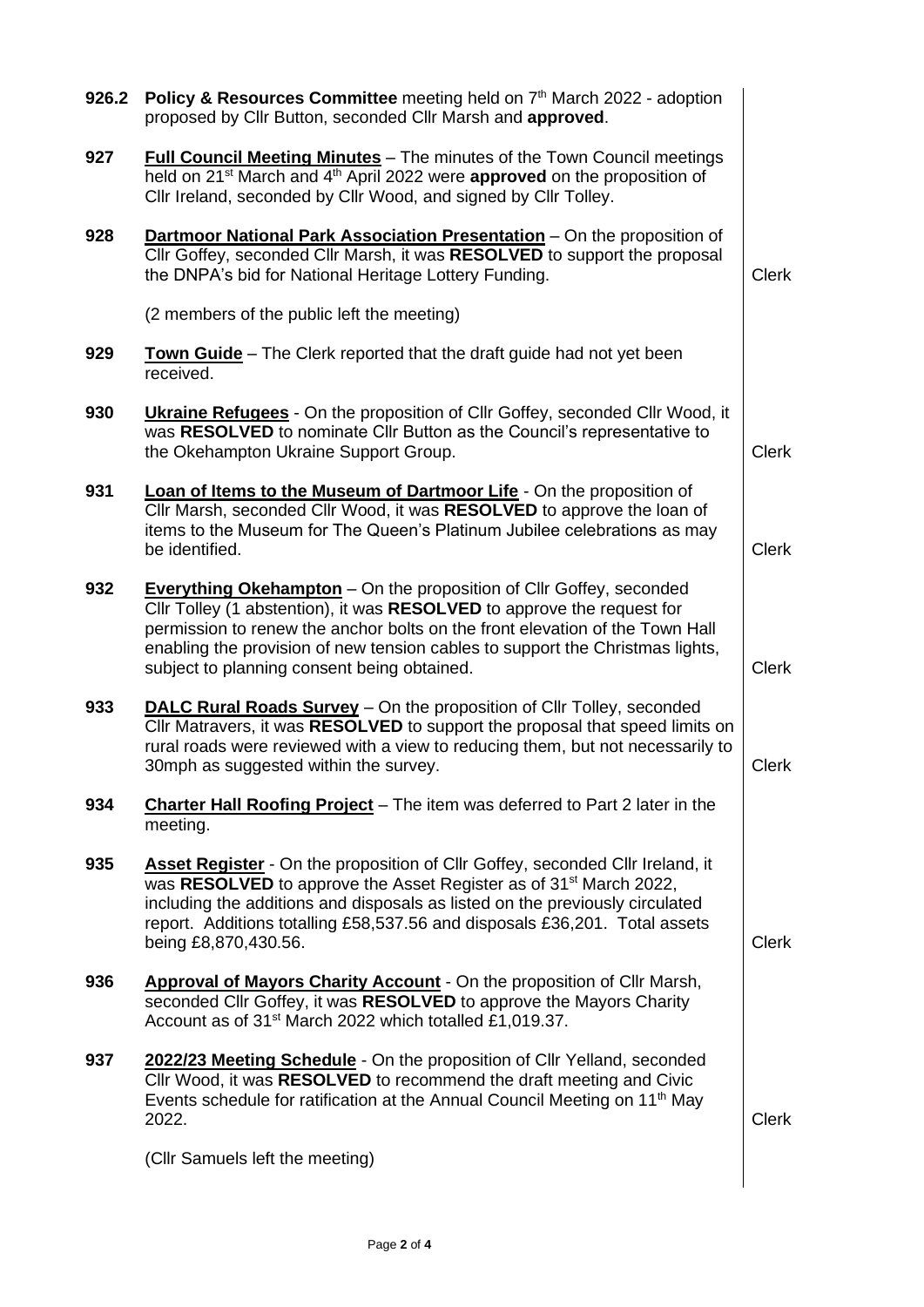| 938          | Policies and Documents - On the proposition of Cllr Goffey, seconded<br>Cllr Wood, it was RESOLVED to approve the Internal Control Statement as<br>recommended by the Policy & Resources Committee.                                        | <b>Clerk</b> |
|--------------|--------------------------------------------------------------------------------------------------------------------------------------------------------------------------------------------------------------------------------------------|--------------|
| 939          | <b>Finances</b> – On the proposition of Marsh, seconded Cllr Goffey it was<br><b>RESOLVED</b> to approve the schedule of payments.                                                                                                         |              |
| 940          | Terms of Reference - On the proposition of Cllr Goffey, seconded<br>Cllr Yelland, it was RESOLVED to approve the Terms of Reference for the<br>Community Governance (Boundary Review) Working Group.                                       | <b>Clerk</b> |
| 941          | <b>Civic Diary Report</b> – Events attended by the Mayor and Deputy Mayor<br>during April were noted.                                                                                                                                      |              |
| 942<br>942.1 | Reports of Council Working/Task & Finish Groups -<br>Climate Change - Cllr Goffey reported that the water refill scheme was being<br>progressed by a local group.                                                                          |              |
| 942.2        | Charter Hall Roof Replacement - To be raised within Part 2.                                                                                                                                                                                |              |
| 942.3        | Placemaking Working Group - No update to report.                                                                                                                                                                                           |              |
| 942.4        | Memorandum of Understanding Task & Finish Group - Group paused                                                                                                                                                                             |              |
| 942.5        | <b>Community Governance</b> – Cllr Tolley reported that a meeting had been held<br>and the Terms of Reference had been drafted, as approved at Min Ref 940.<br>Advice was awaited and a meeting was scheduled to be held in May.           |              |
| 943          | <b>Reports on Current Activities by Community Groups with Town Council</b>                                                                                                                                                                 |              |
| 943.1        | <b>Representation -</b><br>Neighbourhood Plan Group - Cllr Goffey advised that progress was being<br>made, photos had been forwarded and some maps needed to be prepared by<br>Okehampton Hamlets Parish Council representative and Clerk. |              |
| 944<br>944.1 | <b>Members' Reports and Requests for Agenda Items -</b><br><b>Okehampton Matters</b> - Cllr Wood reported that no meeting had been held to<br>report upon.                                                                                 |              |
| 944.2        |                                                                                                                                                                                                                                            |              |
|              | <b>Okehampton COVID19 Support Group - Cllr Button advised that the group</b><br>was still operating but the need for support was reducing.                                                                                                 |              |
| 944.3        | <b>Okehampton &amp; Hamlets Combined Archive Project</b> – The Clerk reported<br>that the group had met earlier in the month. A full report with a<br>recommendation would be brought to the Council in May.                               |              |
| 944.4        | <b>Okehampton Primary School</b> - No report was available.                                                                                                                                                                                |              |
| 945          | <b>Urgent Item</b> – The Clerk reported that the CCTV system link to the<br>monitoring hub had been completed.                                                                                                                             |              |

(A member of public left the meeting)

It was **RESOLVED** that under section 1(2) of the Public Bodies (Admission to Meetings) Act 1960 that the public and press be excluded from the meeting for the following item as it involves the likely disclosure of sensitive and confidential information. Proposed by Cllr Ireland, seconded by Cllr Yelland.